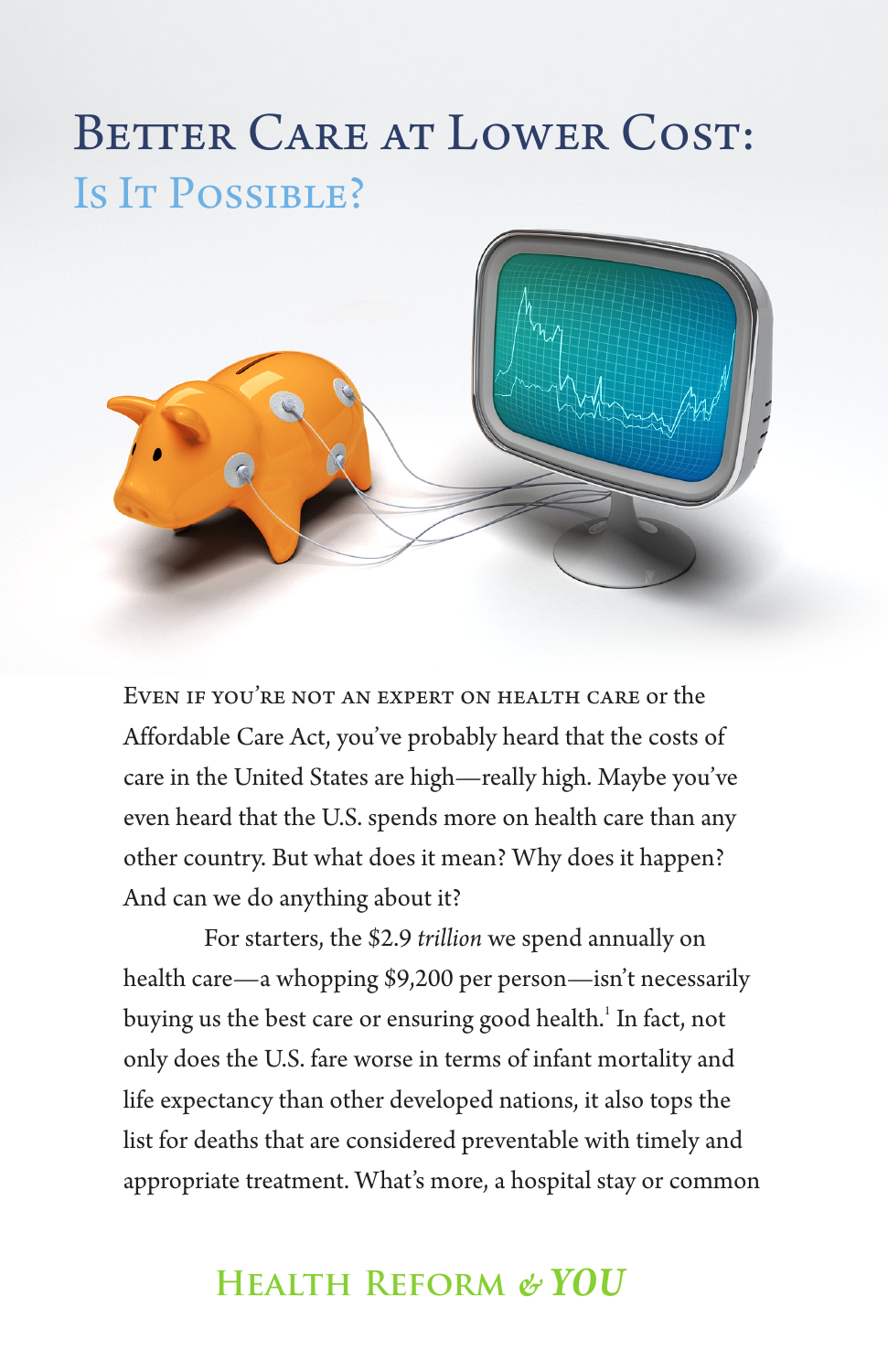diagnostic tests, like MRIs, cost many times more in the U.S. than in countries like Germany or Japan.

These high costs place a heavy burden on government, which funds Medicare, Medicaid, and other public insurance programs; on employers, who help pay for the health coverage of workers and their families; and on American households, who feel the pain in their pocketbooks, through higher taxes and reduced wages.

## **GETTING AT THE ROOT OF THE PROBLEM**

Before we learn about these new approaches to paying for health care, let's take a closer look at where costs really pile up.

#### **PAYING FOR MORE DOESN'T ALWAYS GET YOU MORE**

Many experts point to the way health care providers in the U.S. are typically paid for the services they deliver as a major culprit in driving our out-ofcontrol costs. Under our fee-for-service system, most physicians, hospitals, and other providers receive a payment for each service, be it an office visit, lab test, or medical procedure—regardless of whether or not they help (or harm) the patient. In other words, provider payment is based on the *quantity* of care provided, rather than the care actually needed by the patient, or the effectiveness of the treatment.

Providers usually don't feel pressure to limit themselves from prescribing services that may not be necessary. And physicians' fear of malpractice lawsuits may actually contribute to the problem by encouraging the practice of "defensive medicine." Likewise, since most patients are shielded from the bulk of costs by their health insurance coverage, they may be inclined to welcome any medical service that has even the slightest chance of doing some good.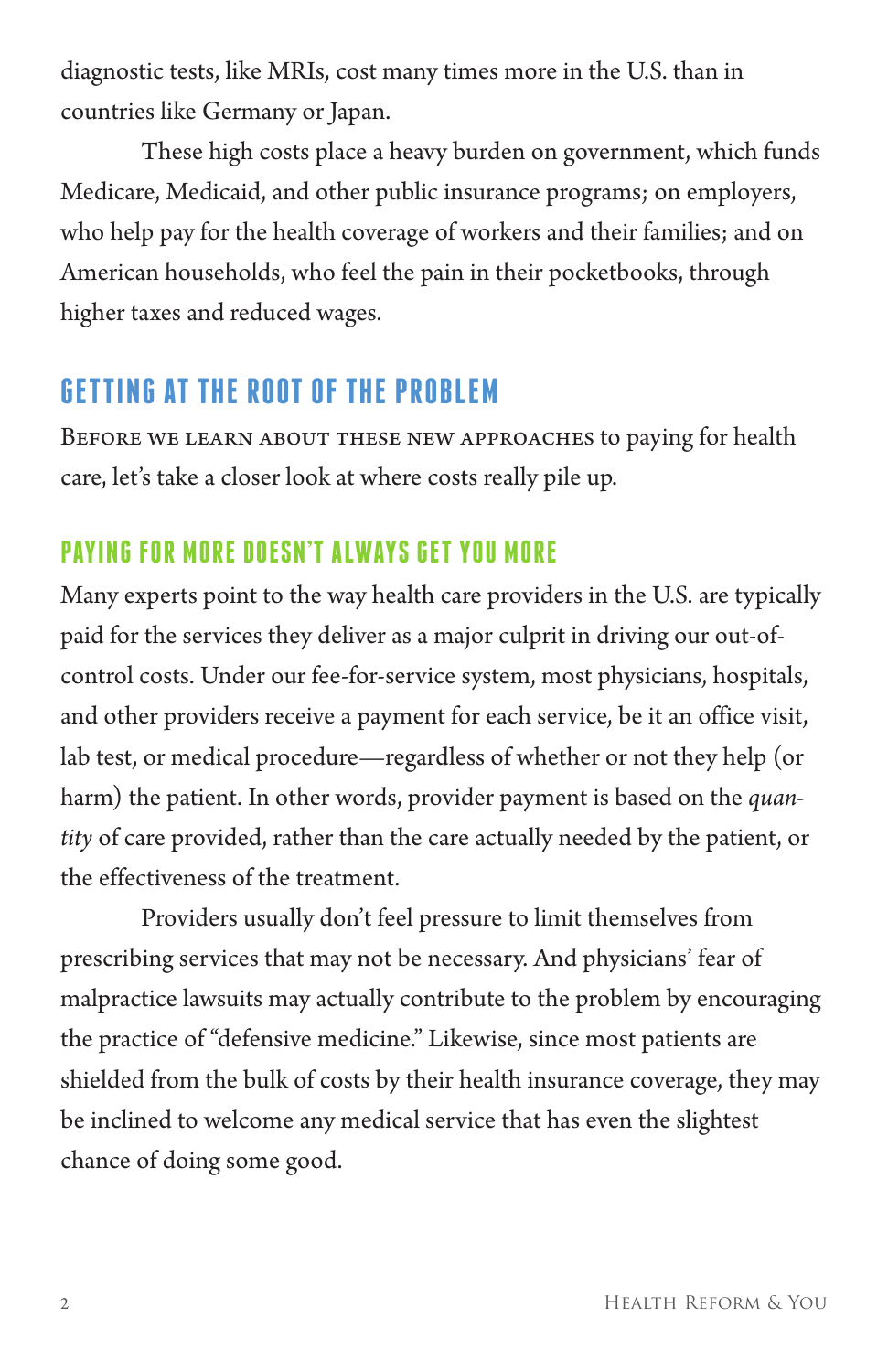

# THE U.S. SPENDS **MORE ON HEALTH CARE THAN ANY OTHER NATION**

Here's what the U.S. could do today with the \$15.5 TRILLION we'd save if our health care spending over the past 30 years had been the same as that of the second-highest spending country:



Source: 2012 OFCD Health Data.

### **POORLY COORDINATED CARE**

It surprises many people to discover that a very small portion of the U.S. population—just 5 percent—accounts for nearly half of total spending on health care, while 20 percent accounts for four-fifths of total spending. This relatively small slice of the population incurs such high costs because most of these individuals have complex medical problems.<sup>2</sup> The problems include common but difficult-to-manage chronic diseases like diabetes and heart failure, as well as mental and behavioral health issues. Chronically ill people take more prescription drugs, undergo more tests and procedures, and are hospitalized more often than people in good health.

But the costs for these patients really skyrocket when the care they receive is poorly coordinated: when patients are referred by their primary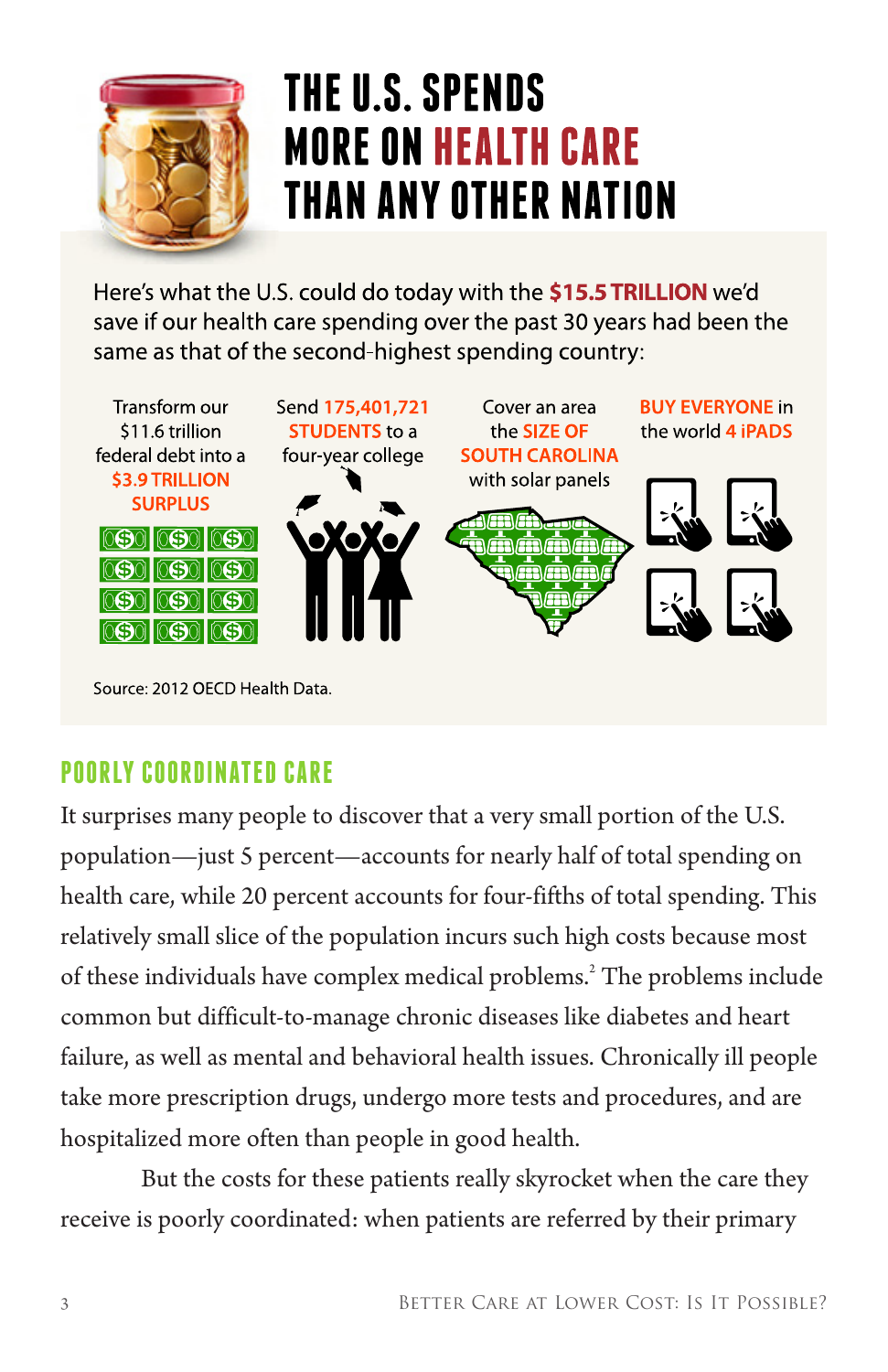care provider to a specialist, move in and out of the hospital, and transition from the hospital to home care or a long-term care facility, all with little oversight or communication between providers. In this environment, patients may undergo the same lab tests multiple times, they may get the wrong combination of medications, and serious conditions may get misdiagnosed. This not only leads to unnecessarily high costs, it also means poor care for the patients who most need help.

#### **AVOIDABLE HOSPITAL READMISSIONS**

One of five elderly patients discharged from hospitals in the United States ends up being readmitted within 30 days, costing Medicare alone upwards of \$17 billion each year.<sup>3</sup> Many of these readmissions could be prevented, and billions saved, if hospitals, doctors, and community health programs worked together to assist patients who are returning home or moving on to a nursing home or rehab facility. Discharged patients need clear instructions on how to care for themselves at home, as well as help in scheduling and keeping follow-up appointments, sticking to a prescribed medication plan, and making necessary lifestyle changes.

#### **HIGH PRICES**

In the U.S., costs for office visits, lab tests, medical procedures, hospital stays, and prescription drugs are often much higher than in other countries. For example, the average cost for a day in a U.S. hospital is \$4,287; in France, it's \$853. The total price for a normal birth is nearly \$10,000 in the U.S.; in the United Kingdom, it's \$2,641. A knee replacement? Over \$25,000 here—more than twice the cost in Switzerland.<sup>4</sup>

The price discrepancy extends to doctors' bills, too. U.S. physicians receive substantially more for office visits, for example, than their counterparts in other high-income countries.<sup>5</sup> To make matters worse, prices for the same services, such as lab tests or mammograms, vary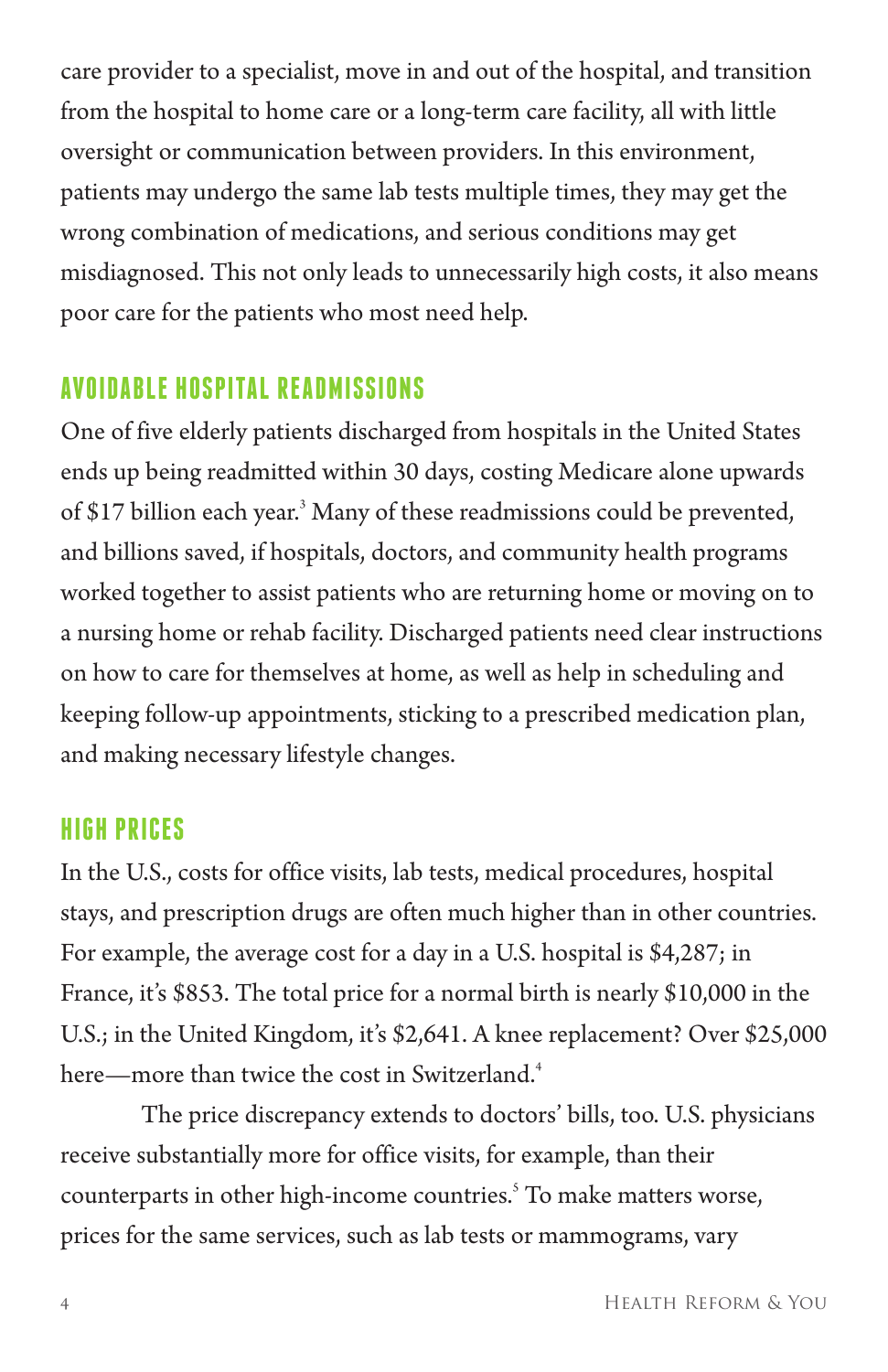# **RISING HEALTH INSURANCE COSTS STRAIN FAMILY and EMPLOYER BUDGETS**

**INCREASES IN COSTS FOR EMPLOYER-SPONSORED INSURANCE, 2003–2012**



#### **THE AFFORDABLE CARE ACT'S REFORMS WILL HELP MODERATE HEALTH INSURANCE COSTS WHILE IMPROVING COVERAGE**

Note: All increases are rounded averages.

Source: Commonwealth Fund analysis of 2003 and 2012 Medical Expenditure Panel Survey–Insurance Component (MEPS–IC). U.S. Department of Health and Human Services, Agency for Healthcare Research and Quality.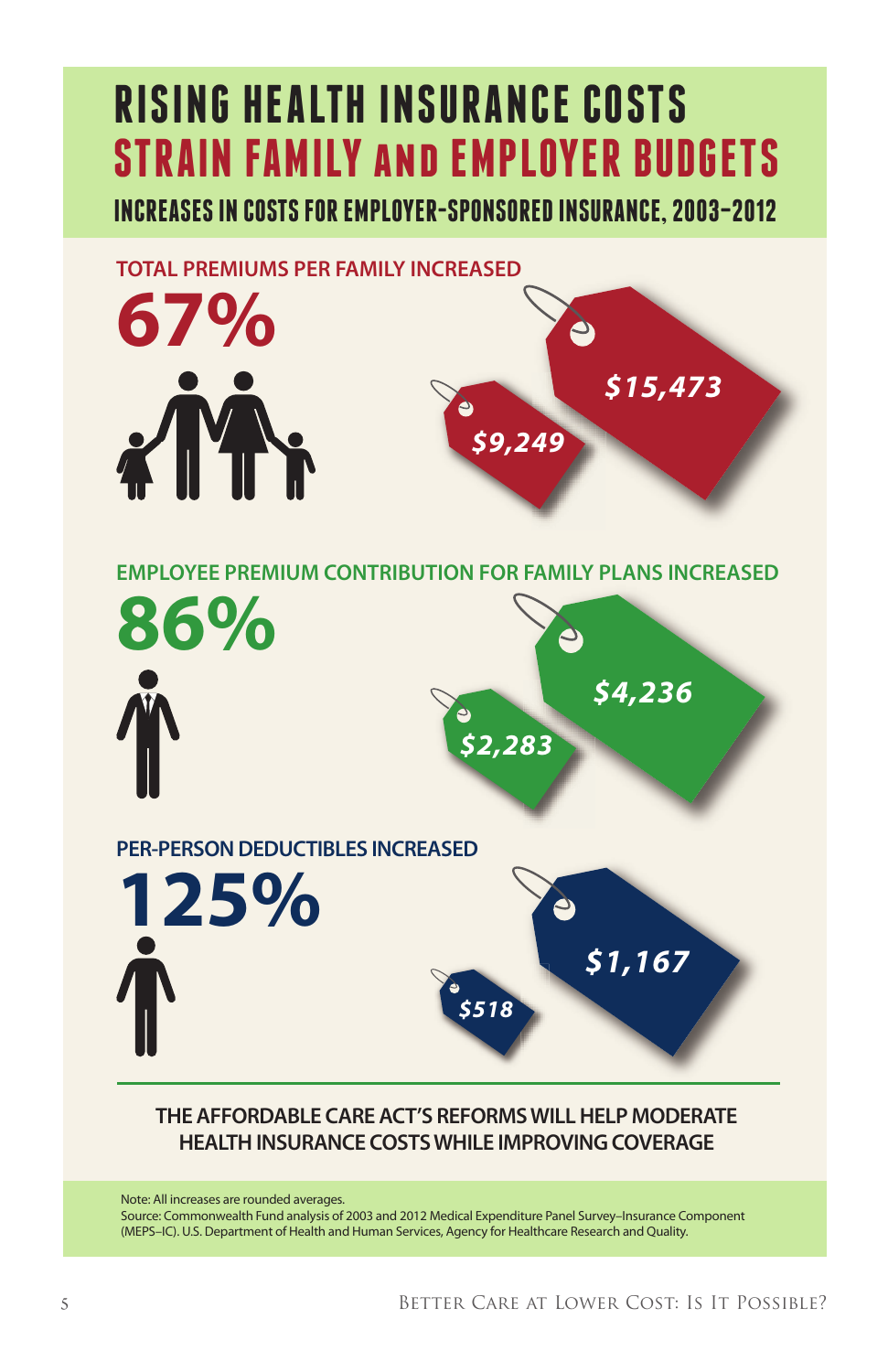significantly between providers, even in the same city or county.<sup>6</sup>

#### **TOO MUCH CARE**

It is estimated that the U.S. spends up to one-third of its health care

### **IT'S A FACT A very small portion of the U.S. population—just 5 percent accounts for nearly half of total spending on health care.**

dollars on medical services that do nothing to improve our health—and which may even be harmful.7 This "excess care" can be a byproduct of poor care coordination, such as when a patient has an MRI in his doctor's office and then another one two weeks later in the hospital.

Excess care also stems from quality and safety problems. Each year, thousands of patients are treated for problems that shouldn't have occurred in the first place, such as a serious infection picked up in the hospital.<sup>8</sup> Overtreatment is also a big problem: opting for surgery, when medication or a less-invasive procedure would be equally effective (and less risky), is just one example.

Together, the combination of overuse and misuse of medical services, along with elevated prices, helps explain why quality of health care in the U.S. doesn't match our nation's high level of spending.'

# **A SOLUTION: BRINGING ACCOUNTABILITY TO HEALTH CARE**

To get to a health care system that's affordable yet provides high quality, we need to tackle the issues that have made things so expensive in the first place. Wholesale cuts to Medicare and Medicaid might reduce spending in the short term, but they would also mean slashing benefits and reducing access to care.

A better solution might be found in the dozens of innovative and promising experiments already under way in both the public and private sectors to transform how patient care is delivered and how we pay for it.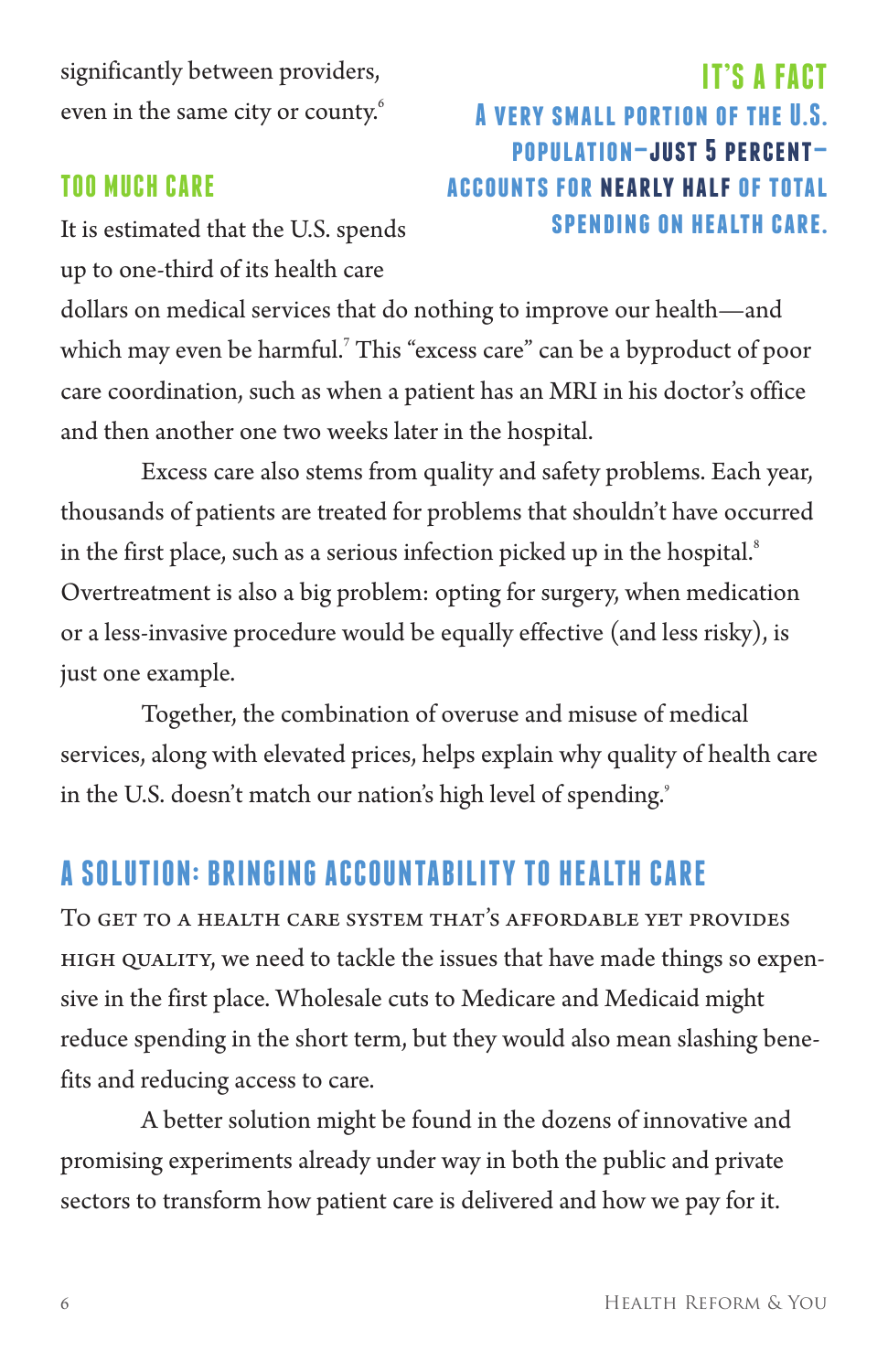Here are some of the more promising ideas, along with real-world examples of how they work.

**Bundled payments.** By paying health care providers one lump sum for all the services needed to treat a patient with a particular condition or illness, the incentive to do more simply to earn more disappears. Instead, the emphasis shifts to providing care that helps the patient get well quickly and stay well. For a patient requiring cardiac bypass surgery, rather than making one payment to the hospital, a second payment to the surgeon, and a third to the anesthesiologist, the insurer combines these payments into a single, bundled payment to be divided among all the clinicians. In a similar fashion, a bundled payment for treating a diabetes patient might represent a year's worth of primary care visits, blood glucose monitoring tests, preventive services, and hospitalization.

Bundled or "episode-based" payments are most often used for common, high-cost procedures, including bypass surgery, joint replacement, or maternity care and delivery. Functioning as a team, providers coordinate

### Quality Pays *at Geisinger Health System*

Geisinger Health System in Pennsylvania provides bundled payments to doctors for coronary artery bypass surgery as well as for angioplasty, maternity care, and bariatric surgery, among other procedures.

In the case of bypass surgery, Geisinger-owned hospitals require surgeons to complete 40 critical patient-care steps to reduce errors and complications. As an incentive, physicians' payments are tied to how well they meet these steps. Over a five-year period:

- the 30-day hospital readmission rate for bypass patients dropped 44%
- • in-hospital mortality decreased 67%
- wound infections fell 76%
- any and all complications declined 10%.

Source: Geisinger Health System; *[Transforming Healthcare, Changing Lives: 2011 System Report](http://www.geisinger.org/about/2011_AR_FINAL.pd)*.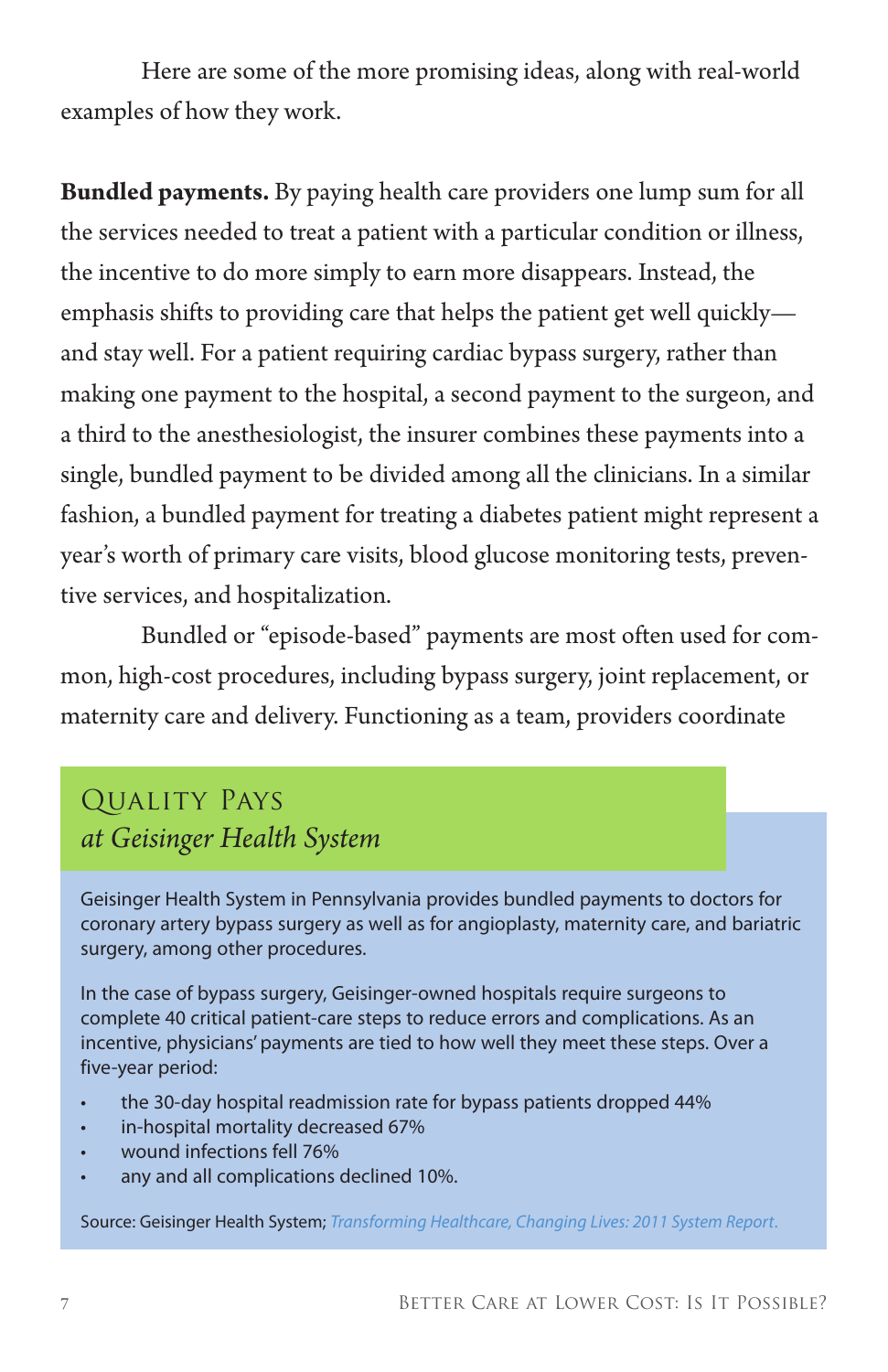#### A Good Deal for Physicians and Patients

In Massachusetts, Blue Cross Blue Shield is running a pilot program involving 11 physician organizations—some 4,800 doctors—and 420,000 patients. Under the "Alternative Quality Contract," a hospital or physician group negotiates a budget that covers the cost of care for all patients in their practice. If participating providers stay under budget, they receive bonuses; if they go over, they pay the difference. The idea is not to skimp on care: providers also receive bonuses for meeting a set of 64 quality measures.

In the second year of the program, participating providers saved 3.3 percent compared with nonparticipating providers. Savings resulted from steering patients to facilities that charged lower fees for procedures, imaging, and tests, as well as from cutting back on how often these services were used. At the same time, the quality of care improved.

Source: Z. Song et al., "The 'Alternative Quality Contract,' Based On A Global Budget, Lowered [Medical Spending And Improved Quality,](http://content.healthaffairs.org/content/early/2012/07/09/hlthaff.2012.0327.full)" *Health Affairs*, July 2012.

patients' care, rely only on cost-effective treatments, and keep tabs on patients once they leave the hospital to monitor for complications. If the cost of effective treatment is less than the bundled payment, the provider team can share the savings.<sup>10</sup>

Recently, Medicare announced that more than 500 hospitals and related health care organizations agreed to bundled payments for all the care associated with four dozen conditions and procedures, including stroke and joint replacement.

**Global payments.** While bundled payments cover all health services used to treat a particular illness, condition, or injury, *global* payments are paid to a single health care organization for providing all needed care for a specific population—the employees of a large company, say, or people living in a certain geographic area.

Global payments—sometimes called capitated payments—have been used in health maintenance organizations, or HMOs, for years. In the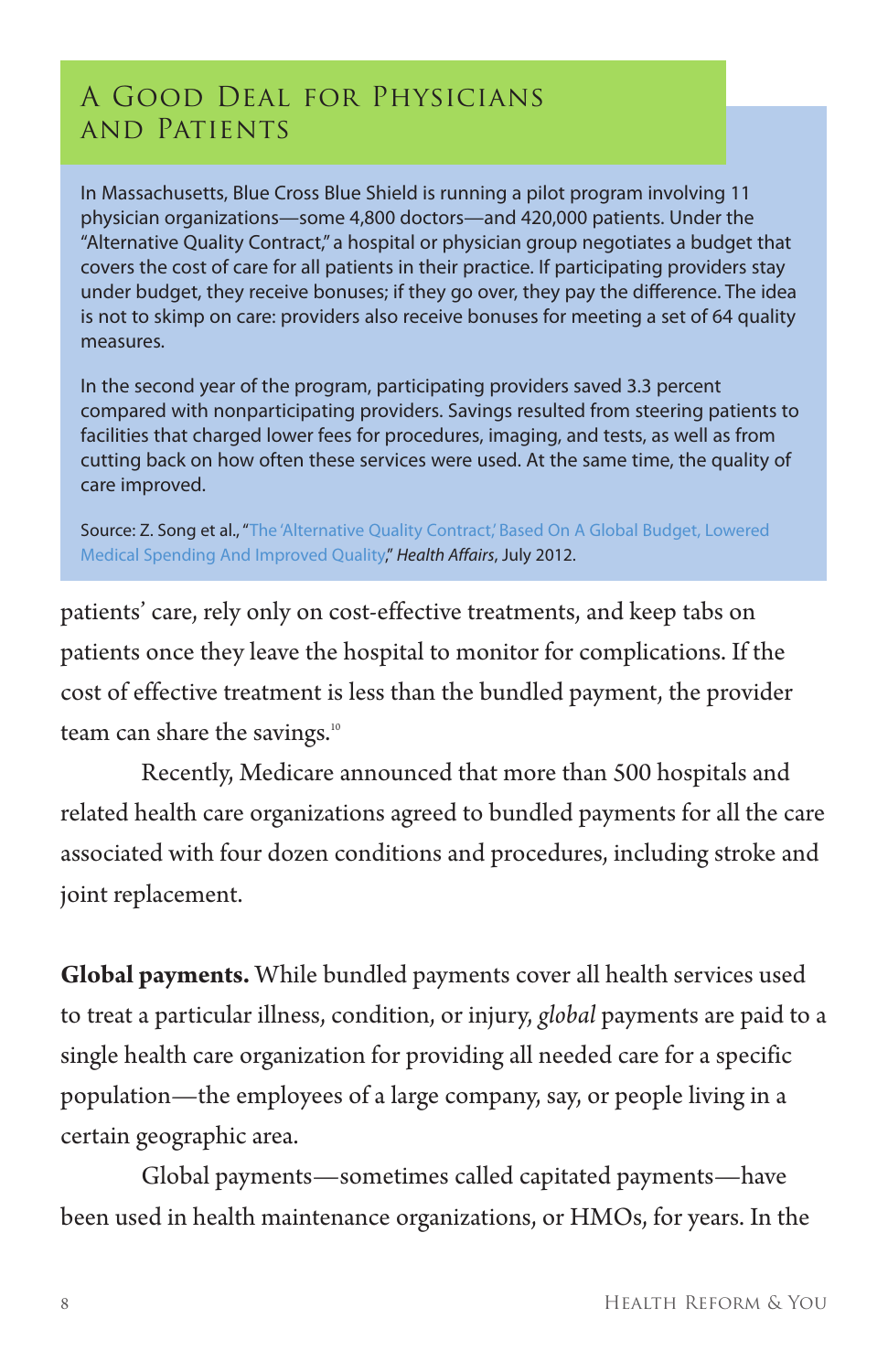1990s, consumers chafed against HMOs' limited choices of providers and denials of care that seemed to be based solely on cost. Although costs did go down, to many people quality of care suffered.

The new global payment model is fundamentally different, because we have tools to make sure that the focus isn't just on saving money. Health care providers must also meet certain quality criteria, like offering timely preventive screenings and promptly following up on test results with patients. They also receive bonuses if their patients stay healthy and avoid costly hospitalizations—an incentive that benefits everybody.

**Accountable care organizations.** A new way of delivering and paying for patient care that is starting to take hold is the *accountable care organization,* or ACO. Typically, an ACO is a partnership between a payer, like a health insurance plan, and a group of providers—primary care physicians, hospitals, specialists, rehabilitation centers, and long-term care facilities—that agree to share responsibility, and sometimes the financial risk, for delivering quality health care to a population of patients.

The ACO receives a payment from the insurer, whether Medicare or a private plan, to cover the cost of providing all the care needed by these patients. In addition, the ACO providers get to share in the savings if they meet cost and quality targets for their patients. On the flip side, providers

#### An ACO's Early Success

The health insurer Aetna has 68 accountable care models running nationwide, including an accountable care organization for Medicare Advantage enrollees in Portland, Maine. In partnership with NovaHealth, an independent physician association, Aetna saw hospital admissions drop by 45 percent after four years. More than 99 percent of ACO members visited their doctors for preventive and follow-up care, and monthly costs decreased by as much as 33 percent over this time.<sup>11</sup>

One of the keys to the ACO's success is case management provided by social workers or specially trained nurses, who fill in the gaps of care and keep open the lines of communication between physicians and patients.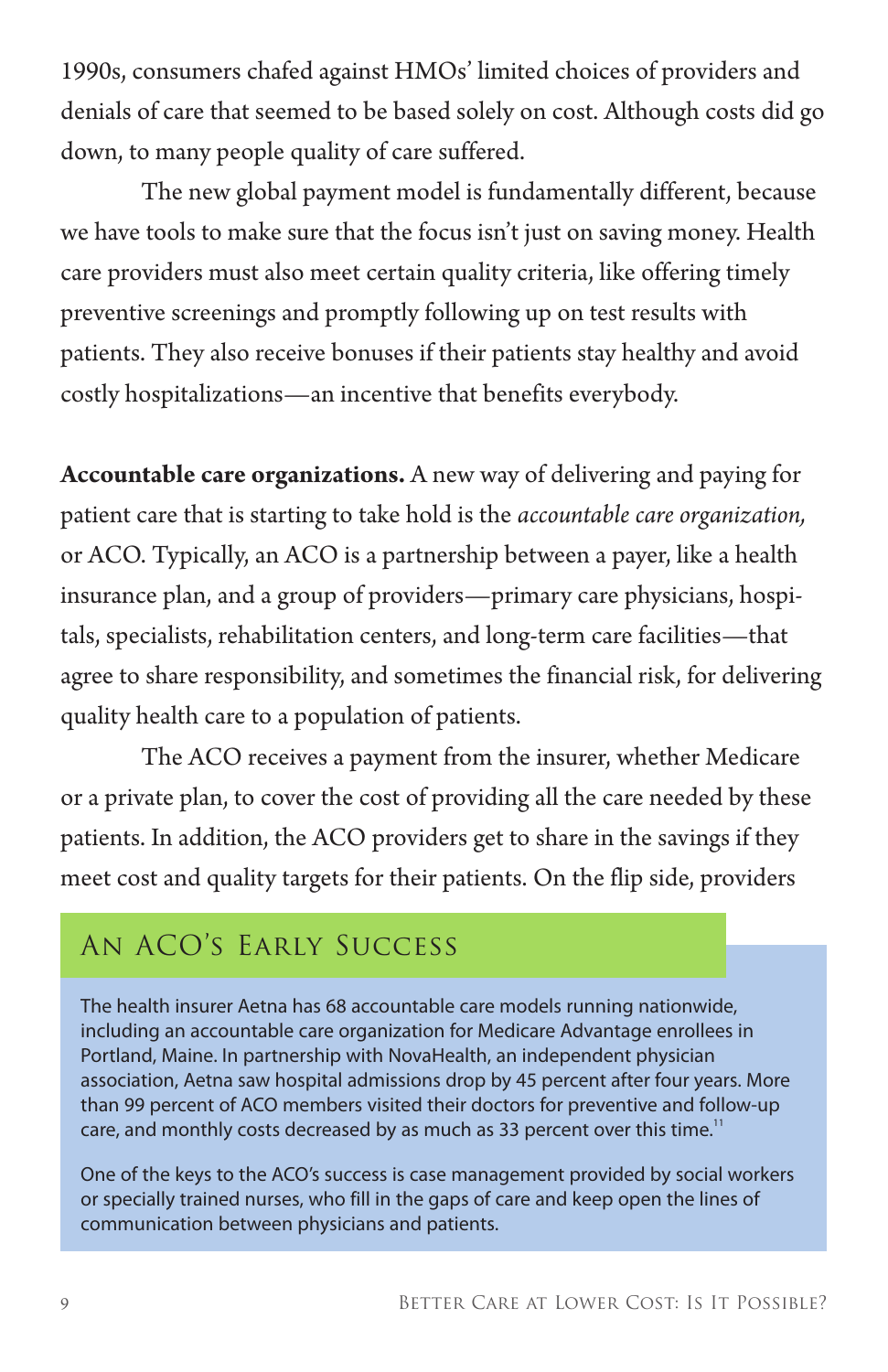# **WHAT IS AN ACCOUNTABLE CARE ORGANIZATION and HOW DOES IT WORK?**

### WHAT IS AN ACO?

**A group of health care providers involved in all aspects of patient care, including:**

- **•** primary and specialty care services
- hospital and rehabilitative care
- mental and behavioral health
- **o** long-term care



## **THE MOST IMPORTANT THING TO KNOW:**

**ACOs agree to be HELD ACCOUNTABLE for IMPROVING PATIENTS' HEALTH and for MEETING SPENDING TARGETS.**

In some cases, the insurer, whether a private plan or Medicare, gives the ACO **A SINGLE PAYMENT FOR EACH PATIENT.** That payment might cover all the services needed by the patient, ranging from an office visit to a hospital stay.



If patients' health care costs end up being less than expected while the quality of care is good, the **ACO PROVIDERS GET TO KEEP A SHARE OF THE SAVINGS**.

*In some ACOs, providers agree to accept penalties if they go over budget.* 



ACO providers have a **FINANCIAL INCENTIVE TO WORK TOGETHER** to improve the health of their patients.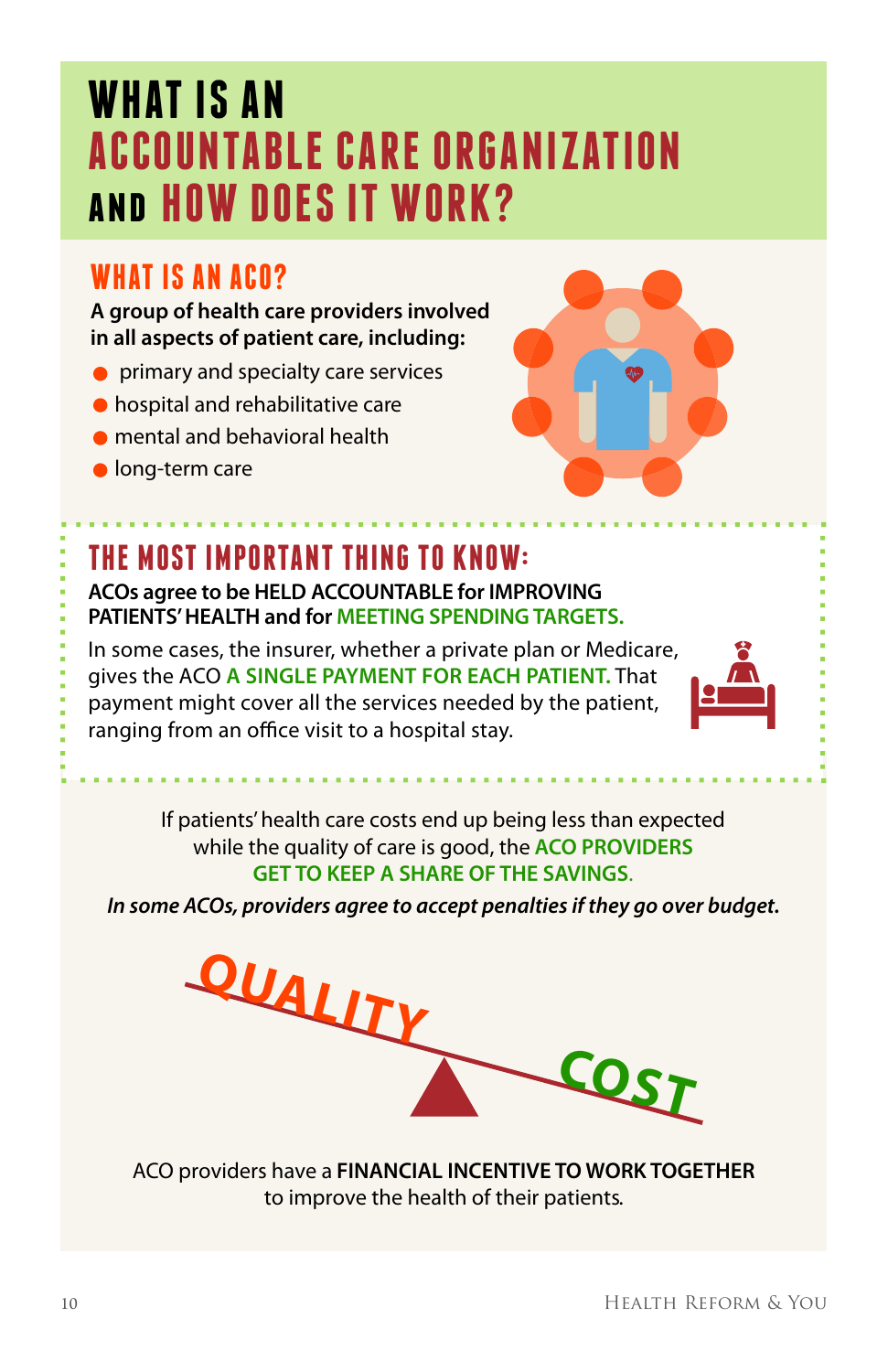that participate in some ACOs also agree to accept penalties if they go over budget. Unlike HMO enrollees, ACO patients have the choice of seeing doctors outside the organization.

**IT'S A FACT The total price for a normal birth is nearly \$10,000 in the U.S.; in the United Kingdom, it's \$2,641.**

Although the accountable care concept is still evolving, already one of every 10 Americans get their care from one of more than 400 ACOs nationwide. ACOs strive to deliver care that is most appropriate for the patient rather than providing as many services as possible. The goal is to reward providers for keeping patients healthy—and out of the hospital.

#### **WHAT'S IN IT FOR ME?**

Private insurers—as well as the government, through the Medicare program—are starting to see some results. If progress continues, people enrolled in ACOs and other programs will receive better overall care and be in better health.

For employers, a healthier workforce means cost savings. Under the health reform law, all businesses with more than 50 full-time employees will have to provide coverage to their workers or face fines. But if insurance plans that adopt the new payment models can reduce costs and keep enrollees in better health, employers could see higher productivity and lower premiums for themselves and their employees.

# **FINAL THOUGHTS**

In the battle to control health care spending, the stakes are high. The more the government devotes to health costs, the less it has available for investing in jobs, education, and other pressing societal needs. Businesses—large and small alike—are hamstrung, too. With health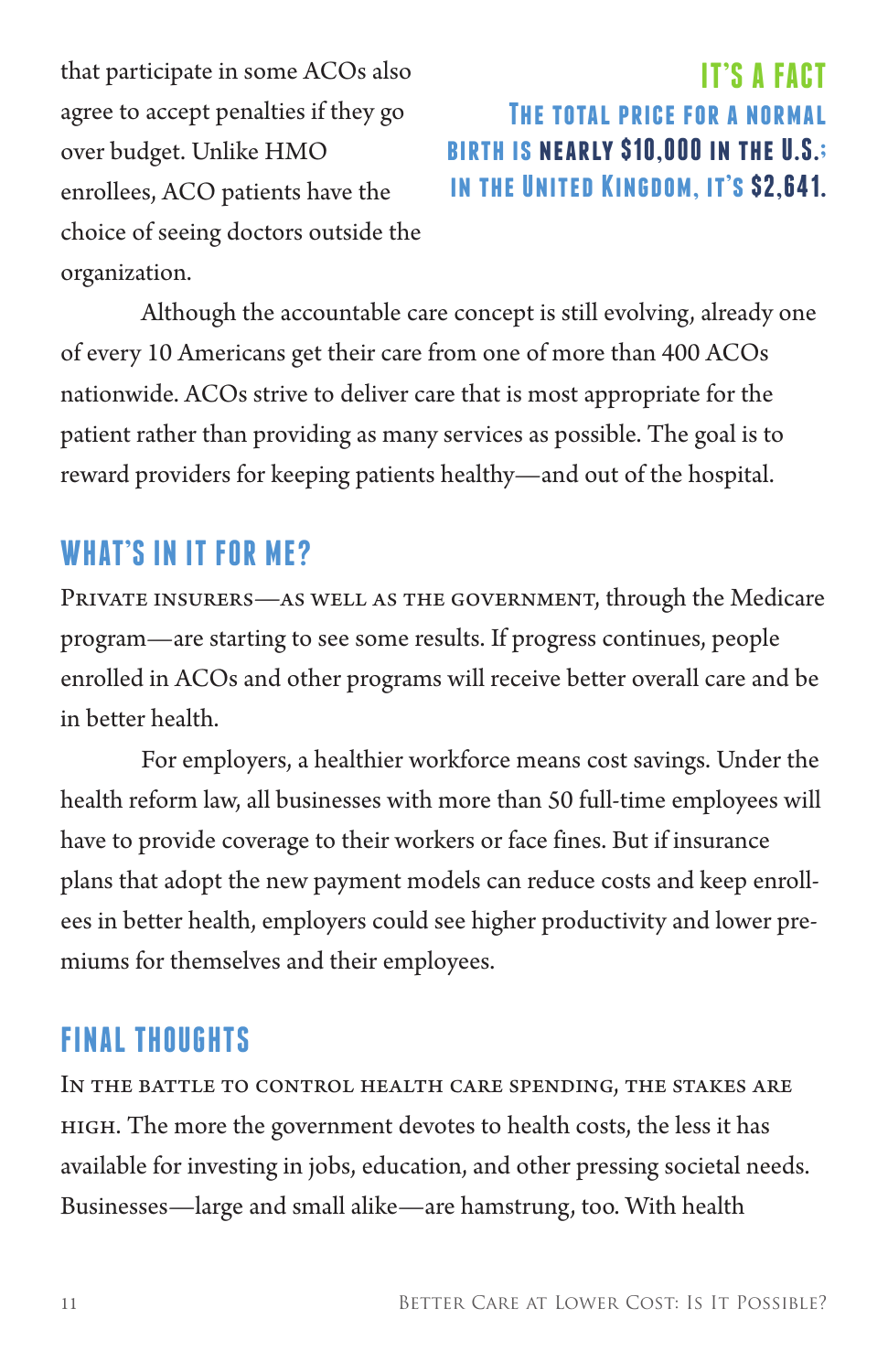insurance premiums running so high, many small employers simply cannot afford to offer health coverage and raise wages for their workers. And large firms in many industries must contend with crippling obligations to thousands of retirees with health benefits.

We know for certain that more spending does not translate into better care or a better-functioning health care system. Although there have been some recent signs of a leveling off in spending, that doesn't mean the problem has been fixed. Not even close.

The good news is that a lot of activity is already taking place in the private and public sectors to obtain greater value for our health care dollars. These include not only

# **THE GOAL to reward providers for keeping patients healthy—and out of the hospital**

the accountable care systems you've read about here, but also new incentives that encourage providers and patients to make the best health care choices, efforts to expand access to medical homes and primary care, and initiatives to promote greater use of information technologies to focus health care resources where they're needed most.

It will be an uphill battle, but it's within our grasp if we all play our part.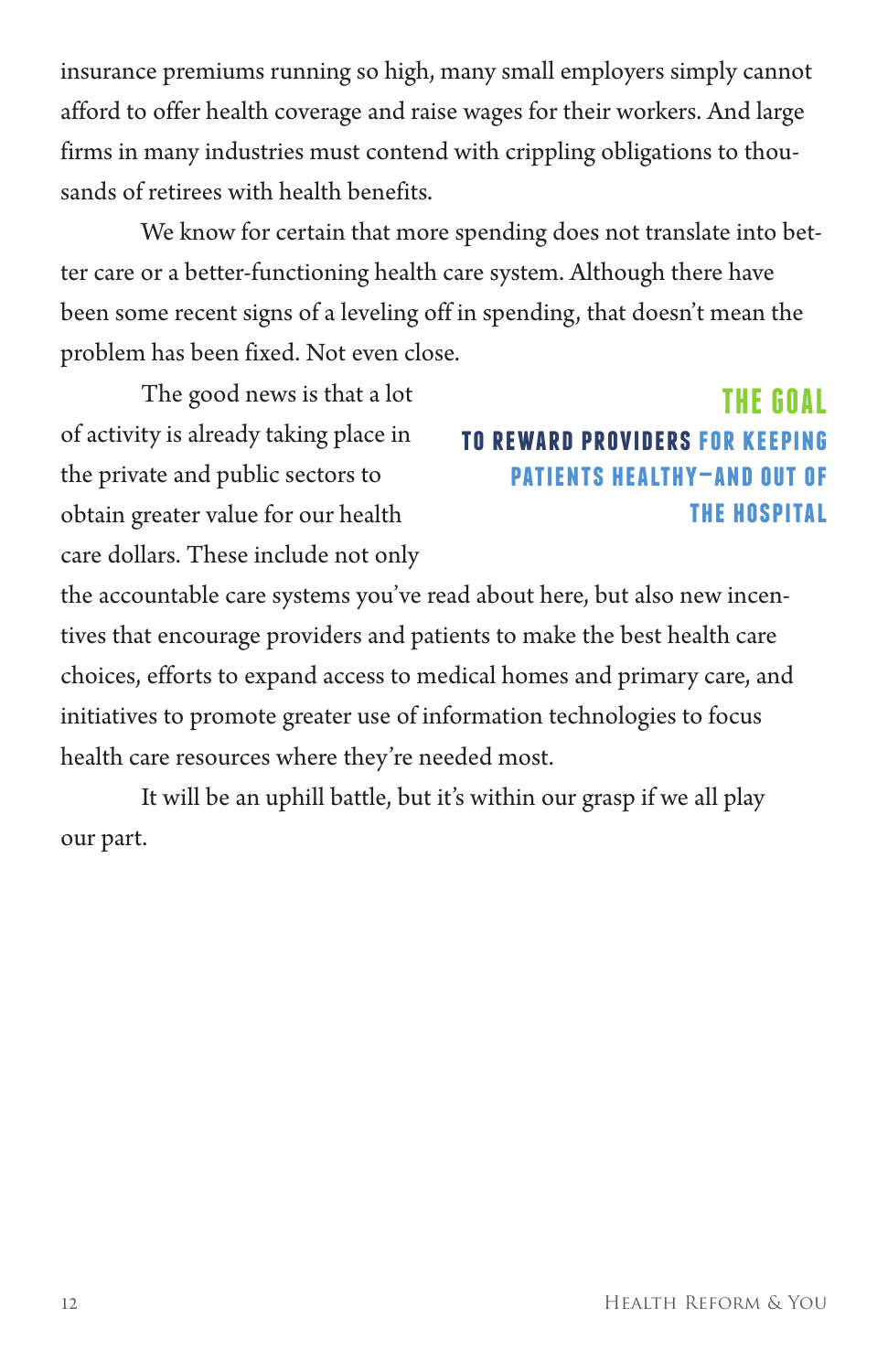#### **NOTES**

- 1 Centers for Medicare and Medicaid Services, *[National Health Expenditure Projections](http://www.cms.gov/Research-Statistics-Data-and-Systems/Statistics-Trends-and-Reports/NationalHealthExpendData/Downloads/Proj2012.pdf)  [2012–2022](http://www.cms.gov/Research-Statistics-Data-and-Systems/Statistics-Trends-and-Reports/NationalHealthExpendData/Downloads/Proj2012.pdf)*.
- 2 Center for Healthcare Research and Transformation, *[Health Care Cost Drivers: Chronic](http://www.chrt.org/publications/price-of-care/issue-brief-2010-08-health-care-cost-drivers/)  [Disease, Comorbidity, and Health Risk Factors in the U.S. and Michigan](http://www.chrt.org/publications/price-of-care/issue-brief-2010-08-health-care-cost-drivers/)* (Ann Arbor, Mich.: CHRT, Aug. 3, 2010).
- 3 S. F. Jencks, M. V. Williams, and E. A. Coleman, ["Rehospitalizations Among Patients in](http://www.nejm.org/doi/full/10.1056/NEJMsa0803563)  [the Medicare Fee-for-Service Program,"](http://www.nejm.org/doi/full/10.1056/NEJMsa0803563) *New England Journal of Medicine*, April 2, 2009 360(14):1418–28.
- 4 International Federation of Health Plans, *[2012 Comparative Price Report: Variation in](https://static.squarespace.com/static/518a3cfee4b0a77d03a62c98/t/51dfd9f9e4b0d1d8067dcde2/1373624825901/2012%20iFHP%20Price%20Report%20FINAL%20April%203.pdf)  [Medical and Hospital Prices by Country](https://static.squarespace.com/static/518a3cfee4b0a77d03a62c98/t/51dfd9f9e4b0d1d8067dcde2/1373624825901/2012%20iFHP%20Price%20Report%20FINAL%20April%203.pdf)*.
- 5 These figures are for U.S. physicians reimbursed by Medicare or Medicaid.
- 6 For example, the cost of a Pap test can vary from \$131 to \$476, while diabetes screening can range from \$51 to \$437. For more information on variation in pricing of health care services, please see: Centers for Medicare and Medicaid Services, ["Medicare Provider](https://www.cms.gov/Research-Statistics-Data-and-Systems/Statistics-Trends-and-Reports/Medicare-Provider-Charge-Data/index.html)  [Charge Data"](https://www.cms.gov/Research-Statistics-Data-and-Systems/Statistics-Trends-and-Reports/Medicare-Provider-Charge-Data/index.html) (Baltimore: CMS, June 2013).
- 7 C. Fleming, "Reducing Waste in Health Care," Health Policy Brief, Health Affairs Blog, Dec. 13, 2012.
- 8 R. M. Klevens, J. R. Edwards, C. L. Richards, Jr. et al., "Estimating Health Care-Associated Infections and Deaths in U.S. Hospitals, 2002," *Public Health Reports* 122(2) March–April 2007:160–66.
- 9 D. Squires, *[Explaining High Health Care Spending in the United States: An International](http://www.commonwealthfund.org/Publications/Issue-Briefs/2012/May/High-Health-Care-Spending.aspx)  [Comparison of Supply, Utilization, Prices, and Quality](http://www.commonwealthfund.org/Publications/Issue-Briefs/2012/May/High-Health-Care-Spending.aspx)* (New York: The Commonwealth Fund, May 2012).
- <sup>10</sup> Center for Healthcare Quality and Payment Reform, *Which Healthcare Payment System Is Best?* Accessed online at [http://www.chqpr.org/downloads/](http://www.chqpr.org/downloads/WhichPaymentSystemisBest.pdf) [WhichPaymentSystemisBest.pdf](http://www.chqpr.org/downloads/WhichPaymentSystemisBest.pdf).
- <sup>11</sup> T. F. Claffey, J. V. Agostini, E. N. Collet et al., ["Payer–Provider Collaboration in](http://content.healthaffairs.org/content/31/9/2074.full)  [Accountable Care Reduced Use and Improved Quality in Maine Medicare Advantage](http://content.healthaffairs.org/content/31/9/2074.full)  [Plan,"](http://content.healthaffairs.org/content/31/9/2074.full) *Health Affairs,* Sept. 2012 31(9):2074–83.